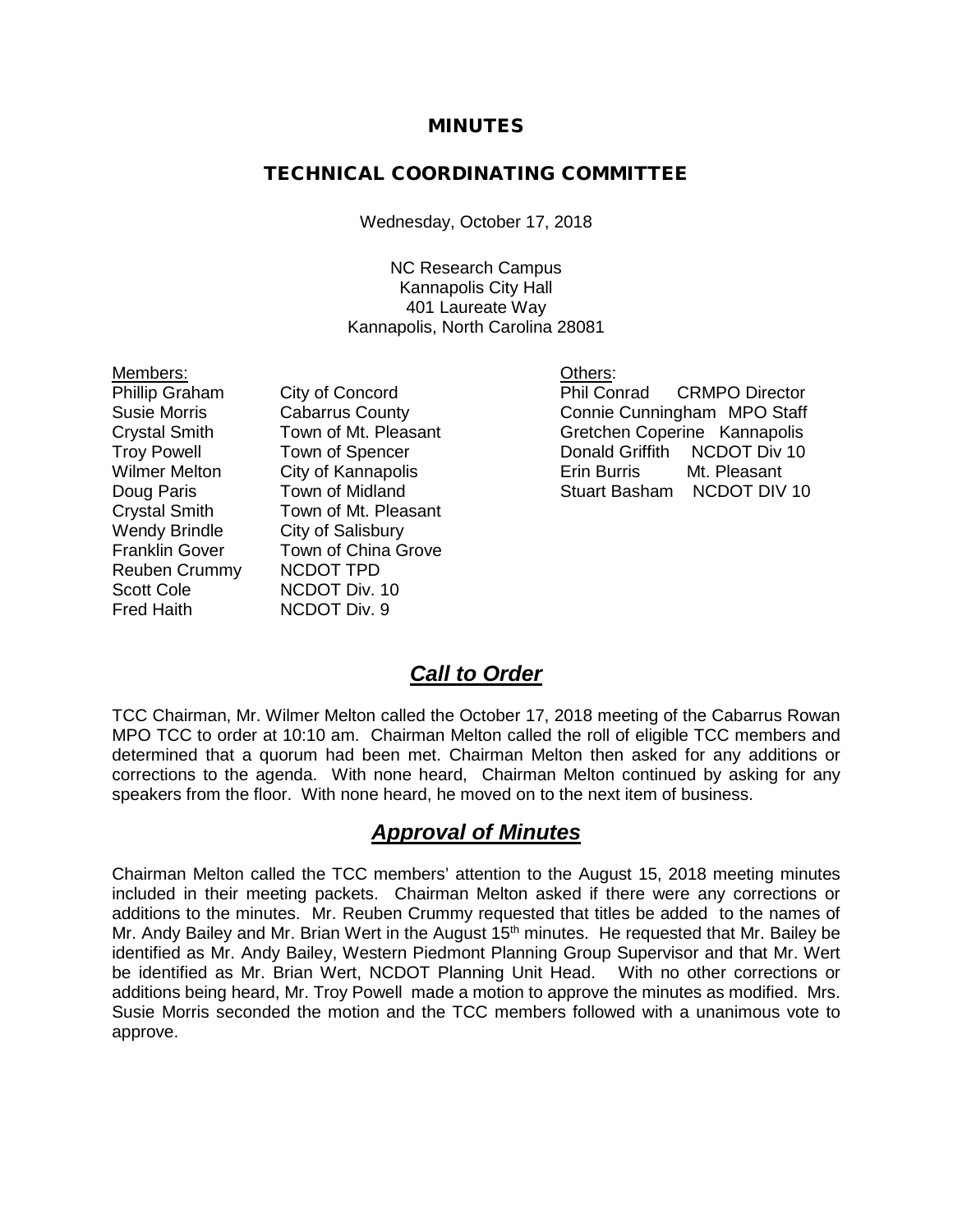#### *Nomination and Election of TCC Chair*

CRMPO Executive Director Phil Conrad reported to the TCC members that due to the resignation of the Vice Chairman, the TCC would need to elect a replacement for calendar year 2019. Phil reminded members that the Chairman and Vice Chairman positions are rotated between jurisdictions in Cabarrus and Rowan Counties therefore the Vice Chairman should be from a jurisdiction in Rowan County.

With that being said, Mrs. Susie Morris made a motion to nominate and elect Mrs. Wendy Brindle from the City of Salisbury as the CRMPO TCC Vice Chairman. With no other nominations being heard, Chairman Melton closed the nominations. The TCC members voted unanimously to approve.

# *TIP Priority Project STI Results*

MPO Director Conrad informed the TCC members that NCDOT has applied their methodology to rank the transportation projects across North Carolina. Their methodology he explained includes a quantitative component that was recently released for all projects in North Carolina. He continued by stating NCDOT will incorporate the quantitative scores with the CRMPO's points and the Division Engineer points to create the FY 2020-2029 TIP.

Phil then called members' attention to Attachment 4 – MPO Highway STI Priorities from their packets. The attachment was the results for the top highway, aviation, rail, sidewalk and greenway projects within the CRMPO. Phil explained that MPO staff has already applied the local methodology to the projects. Phil reviewed the Attachment project by project for the members. Mr. Scott Cole, NCDOT Division Engineer called members' attention to the fourth project listed in Attachment #4. He reported that this project, Poplar Tent Road and Rock Hill Church Road, has already been funded by incorporating the work with another project and therefore no points need to be assigned to it. Phil finished by letting the members know that the public comment period was conducted and concluded on October 4, 2018 with no comments received.

Mr. Stuart Basham also with NCDOT Division 10, informed members that the George Lyles Parkway project had been classified incorrectly and after corrections were made the project did score higher in the SPOT Unit.

With no further discussion, Mr. Phillip Graham made a motion to recommend that the CRMPO TAC consider endorsing the division tier portion of the TIP Priority Project List with the modifications reported. Mr. Troy Powell seconded that motion and the TCC members voted unanimously to approve.

# *FY 2018-2027 MTIP Amendment #5*

Executive Director Phil Conrad reported to the members that MPO staff periodically brings amendments before them as a result of NCDOT Board agendas. These amendments, he explained will ultimately be passed onto the CRMPO TAC for consideration and approval.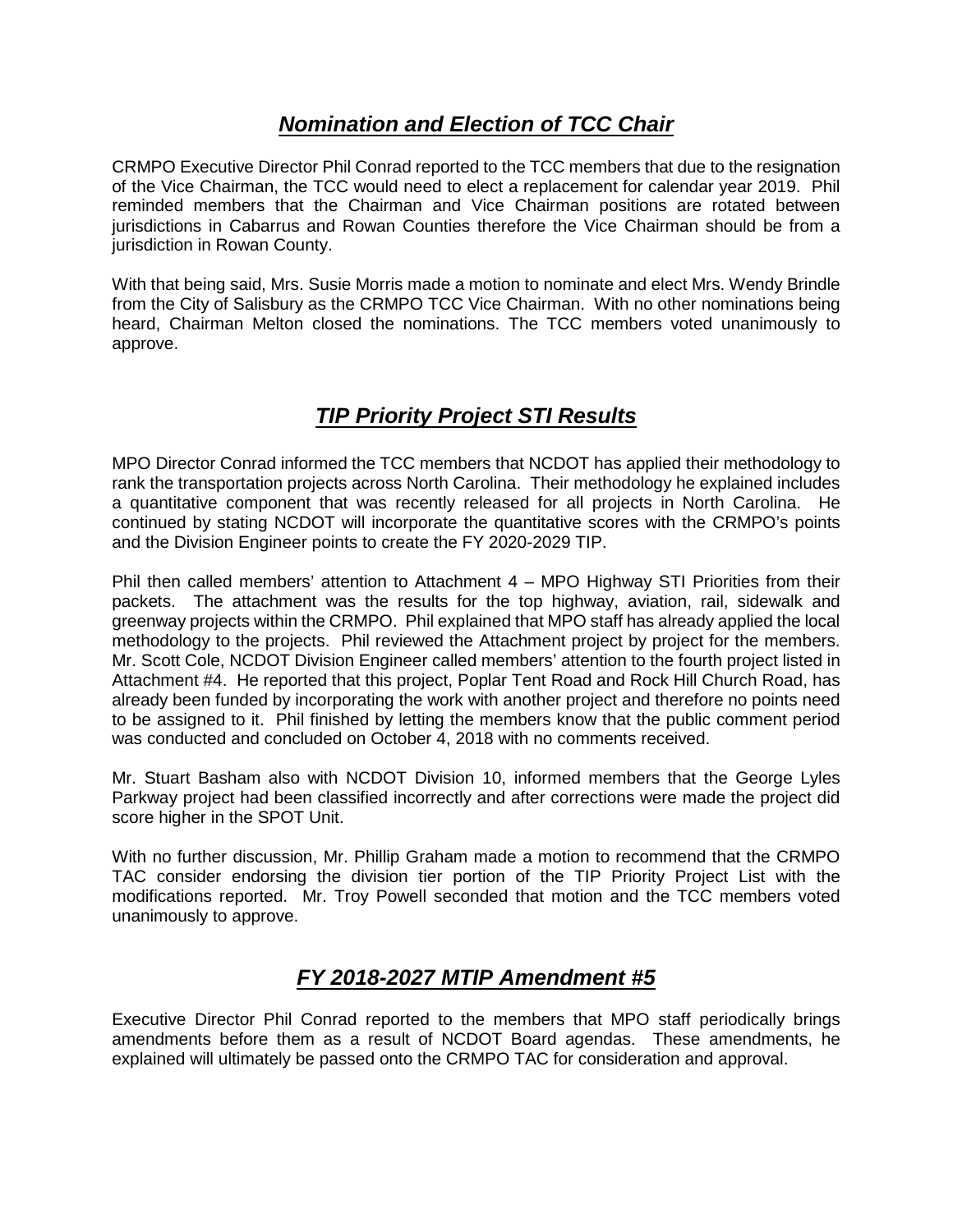Director Conrad then called members' attention to Attachment 5 in their meeting packets. The attachment was a draft resolution modifying the MTIP for six projects;

U-5956, a request to delay right-of-way to FY 2020 for the US 29 and Union Cemetery Road intersection improvement.

P-5756, an acceleration in the construction schedule to FY 2019 for improvements to the Salisbury Amtrak Train Station.

U-6130, planning and environmental funds for US 29 and NC 152 intersection improvement.

The three remaining projects AV-5889, AV-5890 and AV-5892 are planning and environmental funds for aviation projects at the Concord-Padgett Regional Airport.

With no questions or discussion, Mr. Troy Powell made a motion to recommend that the CRMPO TAC consider endorsing Amendment #5 to the FY 2018-2027 MTIP. Mrs. Wendy Brindle seconded the motion and the TCC members voted unanimously to approve.

#### *CMAQ Performance Plan in the Charlotte UZA*

Executive Director Conrad explained to the members that under the new federal transportation legislation, FAST Act, all State DOT's and MPO's are required to adopt performance-based planning as a component of the metropolitan transportation planning process. Director Conrad reminded members that the Plan was presented to them at the August 2018 TCC meeting for information. He then called their attention to Attachment #6 in their packets which was the CMAQ Performance Plan. This Plan he explained, has been drafted by the NC Transportation Planning Department (TPD). Phil went on to review the Plan in detail for the TCC members. Phil closed by stating that State DOT's are now required by the Federal Highway Administration (FHWA) to submit CMAQ Performance Plans with their biennial reports. Phil informed TCC members that NCDOT's first biennial report is due October 1, 2018.

With no discussions, Mrs. Susie Morris made a motion to recommend that the CRMPO TAC endorse the CMAQ Performance Plan in the Charlotte UZA. Mr. Phillip Graham seconded the motion and all members voted unanimously to approve.

# *Bicycle and Pedestrian Plan Grant Applications*

Phil informed the TCC members that the Towns of China Grove and Mt. Pleasant have completed applications for grant funding for municipal Bicycle and Pedestrian Plans. Phil went on to say that as part of the application process, NCDOT requires a resolution of support from the Cabarrus Rowan MPO be included with the applications. Phil then opened the floor to the representatives from the Towns of China Grove and Mt. Pleasant to provide any additional comments they wanted to add. Mr. Franklin Gover from the Town of China Grove and Ms. Erin Burris representing the Town of Mt. Pleasant both gave a brief summary of their respective applications.

With no discussion, Mr. Troy Powell made a motion to recommend that the CRMPO TAC consider endorsing the Town of China Grove and the Town of Mt. Pleasant's Grant application for Bicycle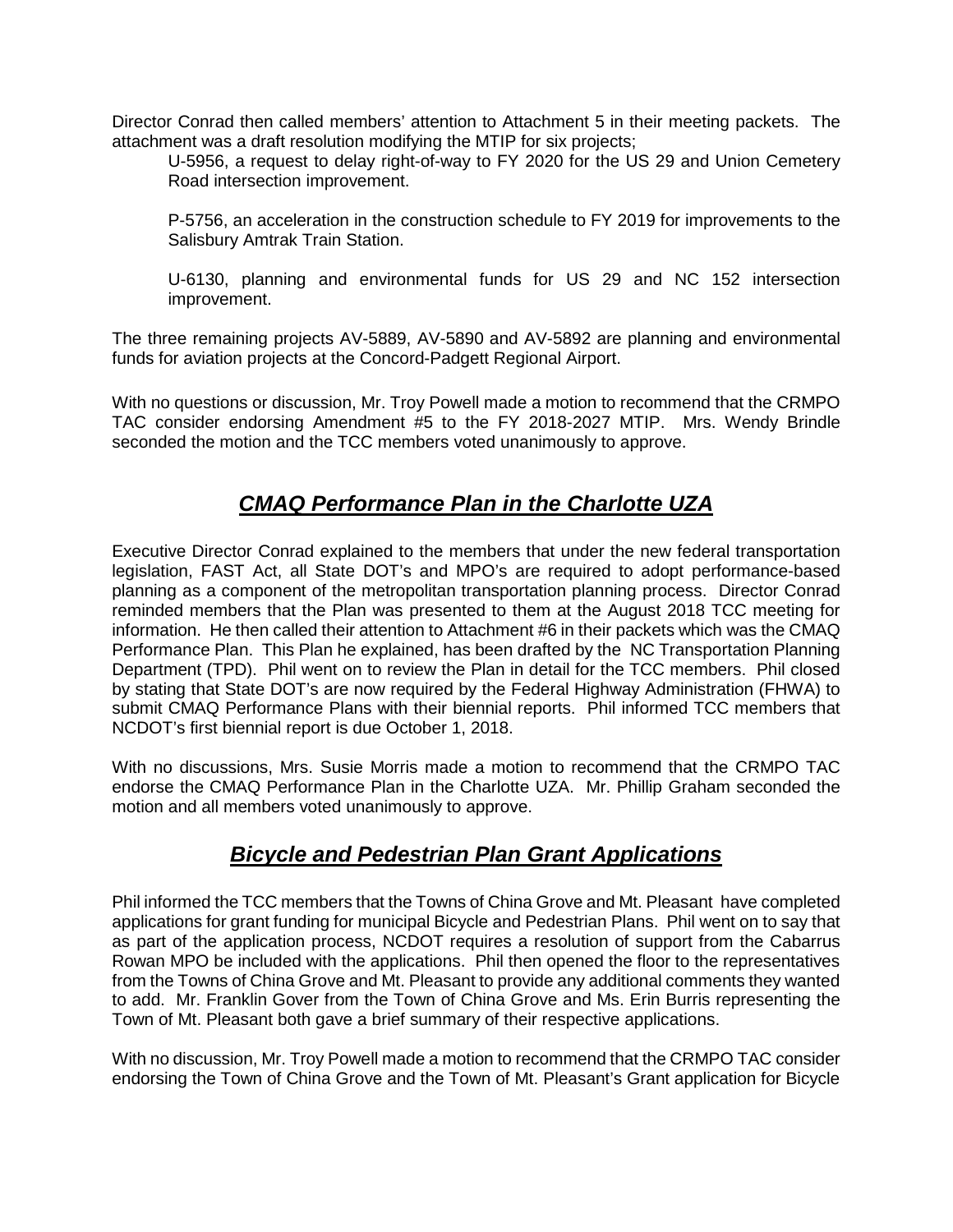and Pedestrian Plans. Mrs. Susie Morris seconded the motion and the TCC members voted unanimously to approve.

#### *CTP Amendments and Public Review Process*

Executive Director Conrad reminded the TCC members that NCDOT has spent the past year working on amendments to the adopted Comprehensive Transportation Plan (CTP). The CRMPO's CTP is an addition to the current fiscally constrained MTP. Phil also reminded members that NCDOT's TPD had provided an update on the CTP at the August 2018 meeting but due to some inconsistencies in the amendments the review was tabled until the issues could be reviewed, corrected, and incorporated.

Mr. Reuben Crummy, NCDOT TPD addressed the TCC members and reported that all of the issues in question at the August 2018 had been reviewed and all updates and corrections had been incorporated. Mr. Crummy reviewed and explained the changes made for the members. When the review was complete, Mrs. Wendy Brindle from the City of Salisbury questioned Mr. Crummy about Bendix Drive that did not appear on the maps that previously was included on them. After discussion, it was determined that Mr. Crummy would review and correct the map to once again include Bendix Drive.

With no further discussions, Mr. Phillip Graham made a motion to recommend that the CRMPO TAC consider adopting the CTP amendments with the Bendix Drive correction. Mrs. Susie Morris seconded the motion and the TCC members voted unanimously to approve.

# *FY 2018-2022 TIP Conformity and MTP Amendment*

Director Conrad reminded the TCC members that the CRMPO and the Metrolina Regional Partners have been working on an Air Quality Conformity Analysis and Determination Report for the 2018-2022 TIP. Phil explained that the Transportation Improvement Program (TIP) Conformity Report demonstrates that the financially constrained MTP's in the Metrolina Region meet national ambient air quality standards. He went on to explain that it also certifies that the TIP is a subset of the 2045 MTP and the Conformity Report is consistent with the State Implementation Plan (SIP).

Phil then called members' attention to Attachment #9 in their packets which was a segment of the draft of the Conformity Analysis and Determination Report Amending the Metrolina Area 2045 Metropolitan Transportation Plans and the FY 2018-2022 Transportation Improvement Programs. Phil explained that due to the increase in scope for the Odell School Road widening project, the CRMPO is being required to amend the MTP. He reported that a public comment period was advertised and held which ended on October 4, 2018 with no comments being received.

After all review, Phil asked for any questions. With none heard, Mr. Phillip Graham made a motion to recommend that the CRMPO TAC consider adopting the Air Quality Conformity Analysis and Determination Report for the 2018-2022 TIP. Mrs. Susie Morris seconded the motion and TCC members voted unanimously to approve.